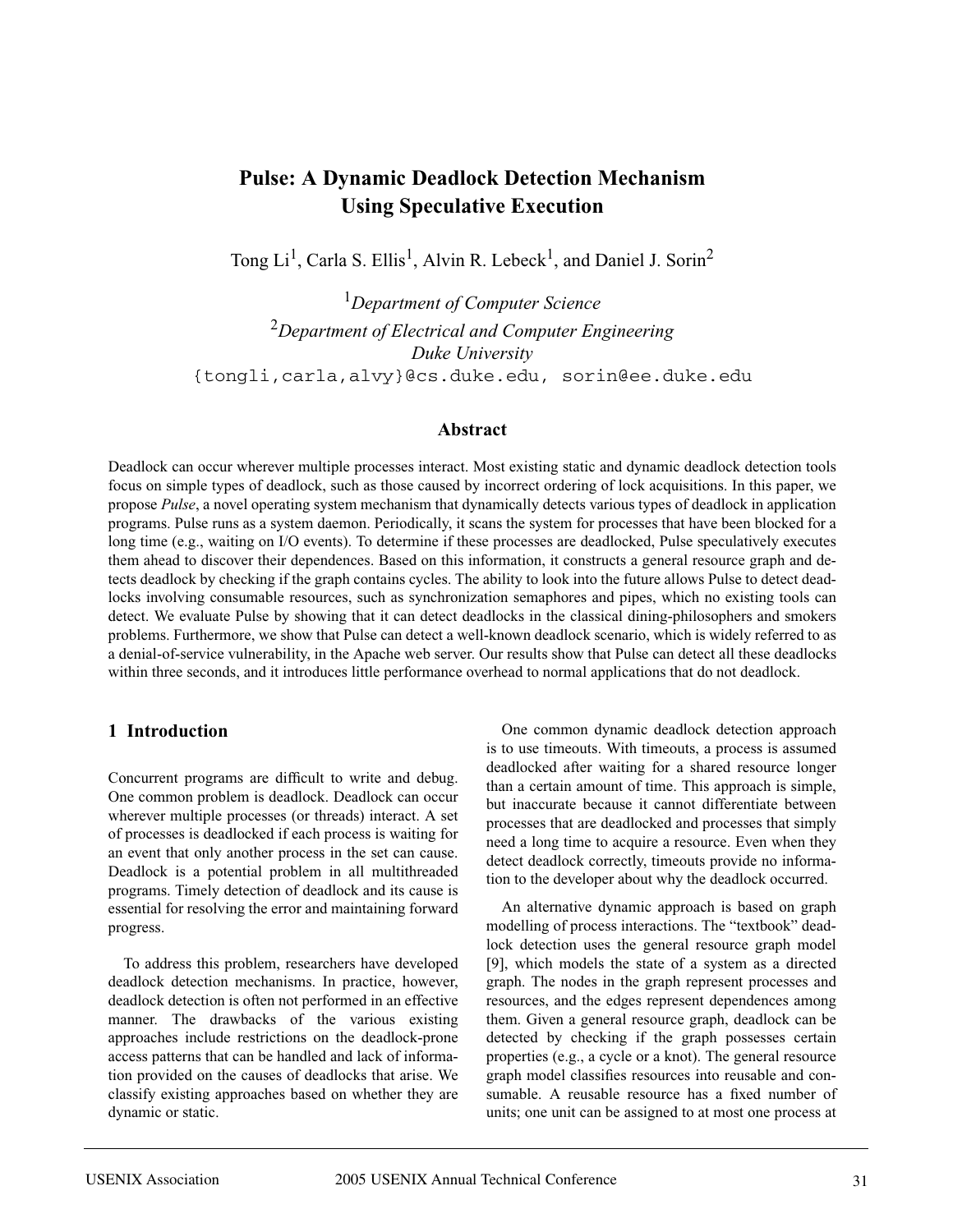a time. A consumable resource has no fixed total number of units; when a unit is assigned to a process, it ceases to exist. Only a process that is designated as a producer of a consumable resource can produce units of the resource.

In practice, deadlock detection often assumes a simplified resource model: the system contains only reusable resources and there is only a single unit of every resource. This model makes deadlock detection simple to implement, but at the cost of detecting fewer types of deadlock. Under this model, a general resource graph takes a much simpler form as a wait-for-graph (WFG). The nodes in a WFG represent processes and the edges represent dependences between processes—there is an edge from node A to node B if process A is waiting for process B to release a resource. A cycle in a WFG indicates a deadlock. Constructing a WFG requires dynamically tracking the status of the resources. This includes tracking the owner of each resource and the processes that are waiting for the resource at any time.

A common disadvantage of all dynamic techniques is that their analysis only considers control flow paths actually taken. Static deadlock detection (e.g., RacerX [5]) does not have this problem because it performs analysis on all possible control flow paths. However, these methods depend upon programmer specification of lock semantics and availability of the entire code base. Considering all possible paths also forces static tools to face the issue of filtering out potentially large amounts of false positives.

In this paper, we propose *Pulse*, an operating system mechanism that dynamically detects deadlock. Pulse is based on the general resource graph model. It uses highlevel speculative execution [3, 6] to construct dependency information about processes that are blocked in the OS kernel. Throughout this paper, we use the terms *processes* and *threads* interchangeably to refer to the basic units of scheduling. Our goal is to detect a wide variety of deadlock situations, including those that can and cannot be detected by existing techniques. However, our intent is not to replace existing techniques, but to increase the types of deadlock that can be detected by developers. Pulse is complementary to existing techniques; when Pulse and the other tools are used together, they can provide the best coverage of deadlocks.

Our implementation of Pulse focuses on detecting deadlocks caused by bugs in application programs as opposed to bugs in kernel code. We have implemented Pulse in Linux kernel version 2.6.8.1. Our results show that Pulse can detect deadlock situations in incorrect solutions to the classical dining-philosophers and smokers problems, and a deadlock scenario in the Apache web server version 2.0.49.

Pulse runs as a daemon process and performs deadlock detection within the OS kernel when necessary. Pulse can be in one of three modes: *nap*, *monitor*, and *detection*. Initially, it is in the nap mode (i.e., the Pulse process sleeps in the kernel). Periodically, it awakens and enters the monitor mode. In this mode, Pulse checks if any process in the system has been asleep for a long time (how long is a tunable parameter). If none is found, Pulse returns to the nap mode. Otherwise, the sleeping processes might be deadlocked, and thus Pulse enters the detection mode. In this mode, Pulse identifies the events on which these long sleeping processes are waiting (e.g., a lock being free or a pipe being non-empty). To discover how these long sleeping processes depend on each other, Pulse forks each of them to create a *speculative process*. A speculative process first modifies its state such that it will not block again (e.g., by setting the status of the lock on which its parent is blocked to free in its own address space), and then executes ahead in its parent's program. To prevent a speculative process from changing the state of normal processes, Pulse leverages the copy-on-write mechanism in Unix fork and disallows a speculative process to perform I/O writes [6].

During the execution of a speculative process, Pulse records all the events it creates (e.g., releasing a lock or writing to a pipe). These events are then used to match against the events awaited by the sleeping processes. A match between processes *A* and *B* indicates that if process *A* were unblocked, it would produce an event that unblocks process *B*. Based on this information, Pulse constructs a general resource graph in which the nodes denote the sleeping processes and the events on which they are waiting, and the edges denote the dependences Pulse discovers. Pulse detects deadlock by checking if this graph contains cycles. If it detects a cycle, it also prints out the entire graph to help programmers identify the causes of the deadlock.

Pulse differs from existing dynamic techniques in that it discovers dependency information by looking into the future, while existing techniques rely on past information (e.g., who owns a lock and who is waiting for it) to derive the dependences. Most existing techniques are WFG-based and they commonly restrict themselves to only detect deadlocks involving single-unit reusable resources such as locks. Fundamental in this resource model is the assumption that a busy resource can only be freed by the owner that currently holds the resource. This assumption makes it possible to discover process dependences based on information collected from the past, which includes the identities of the owners and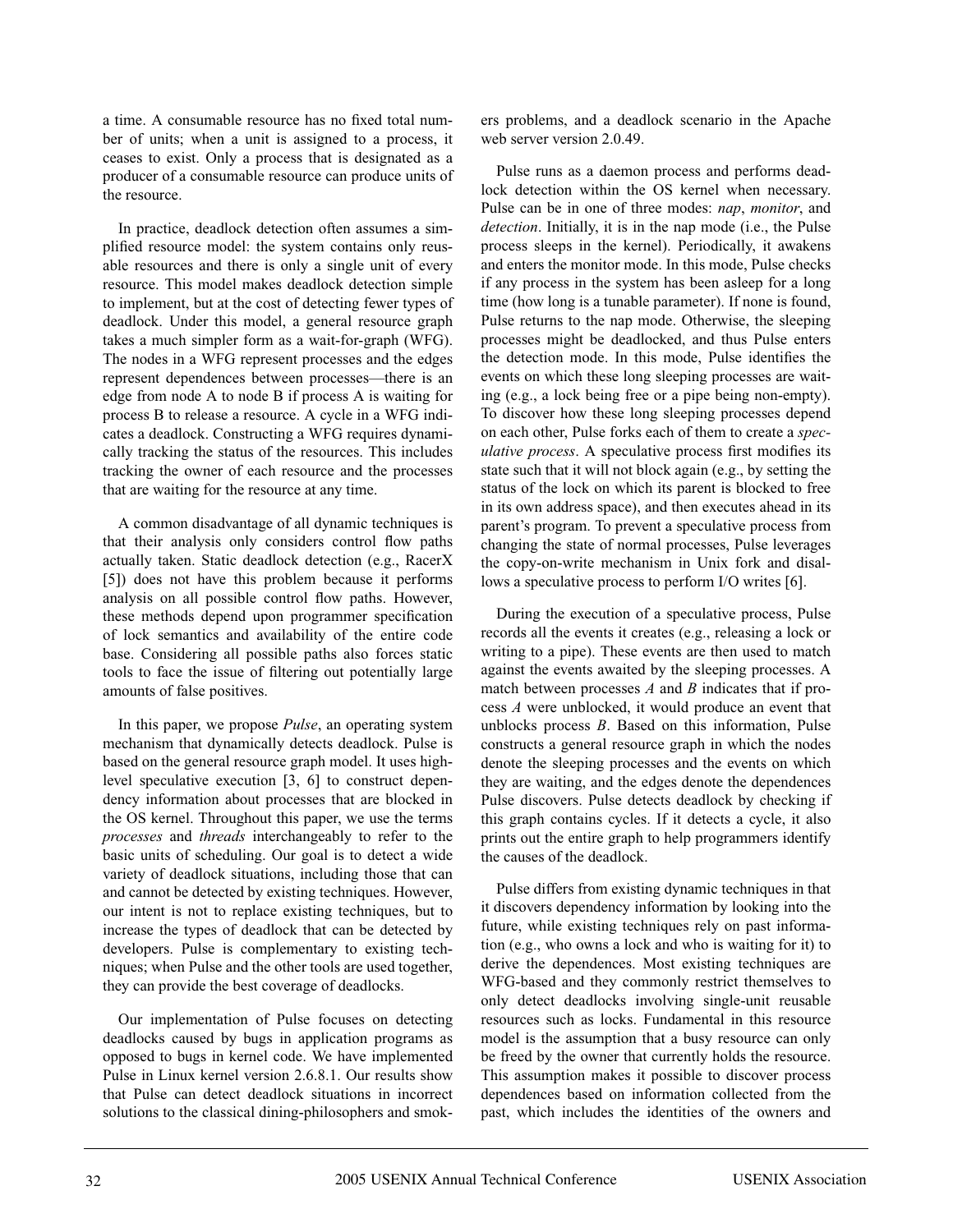

Figure 1: Venn diagram for deadlocks detectable by WFG-based techniques, static schemes, and Pulse. U is the universal set of all deadlocks. The regions outside the rectangle represent false positives.

waiters of each resource. However, consumable resources cannot be viewed as held by a process. For example, a semaphore used for synchronization (instead of mutual exclusion as a lock) may not be viewed as being held by a single process—any process can potentially perform an up operation on the semaphore and unblock another waiting process. In contrast, Pulse makes no assumption about the resource model. The ability to look into the future allows Pulse to directly discover what events a process can produce, as opposed to reasoning about it based on ownership information.

The ability to detect deadlocks that involve consumable resources also distinguishes Pulse from existing static approaches, such as RacerX [5]. In Figure 1, we use a Venn diagram to illustrate the types of deadlock that WFG-based techniques, static schemes, and Pulse can detect. We draw the set of deadlocks detectable by the static schemes larger than the other sets, because static schemes detect deadlocks along all possible control flow paths, while WFG-based techniques and Pulse only detect deadlocks that occur during execution. There is one particular type of deadlock that Pulse cannot detect while WFG-based techniques and static schemes can. This happens when Pulse cannot discover all the dependences from running ahead in the program. For example, if a sloppy programmer forgets an unlock operation that can unblock a waiting process, then Pulse will not see this future event and thus will not be able to identify a cycle of dependences.

There are also types of deadlock that Pulse can detect but the other approaches cannot. These include deadlocks involving consumable resources (e.g., RacerX ignores deadlocks with synchronization semaphores) and variable aliasing (e.g., different variables may point to the same lock, which may not be detectable with static analysis). On the other hand, both static detection and Pulse can generate false positives, i.e., detect deadlocks that do not really exist. Static detection can generate more false positives because it cannot completely filter out control flow paths that are never taken in real execution. However, Pulse does create a unique set of false positives that other techniques do not encounter, which we discuss in Section 3.5.

Pulse can be viewed as complementary to the existing deadlock detection techniques. If Pulse and the other techniques are used together, they can provide the best coverage of deadlocks.

The remainder of this paper is organized as follows. In Section 2, we discuss related work. Section 3 describes how Pulse works and its limitations. We discuss how we implement Pulse in Section 4. In Section 5, we demonstrate that Pulse can detect deadlock situations in the classical dining-philosophers and smokers problems, as well as in the Apache web server. Existing techniques, including WFG-based schemes and RacerX, can only detect deadlock in the dining-philosophers problem, but cannot detect the other two deadlock situations. Finally, we conclude in Section 6.

### **2 Related Work**

In this section, we provide more details about related work on dynamic and static deadlock detection and OSlevel speculative execution.

**Dynamic deadlock detection.** Most dynamic schemes detect simple deadlocks that involve only lock-like resources. By tracking every acquire and release of the shared resources, these schemes can discover cyclic dependences among the processes. There is a large body of research on deadlock detection in distributed systems (see a survey by Singhal [11]). Some software systems also provide dynamic deadlock detection functionalities. For example, the Windows Driver Verifier and Java HotSpot VM both can track the use of locks and detect cyclic lock dependences. Database systems, such as Berkeley DB, MySQL, Oracle, and PostgreSQL, use timeouts and WFGs to detect deadlock. The Linux kernel can perform simple deadlock detection whenever the fcntl system call is invoked. Havelund [8] describes a dynamic deadlock detection mechanism as an extension to NASA's Java PathFinder 2 model checking system [13]. This mechanism records lock operations executed by each Java thread and performs post-mortem analysis to detect potential deadlocks. Different from all these mechanisms, Pulse does not assume only lock-like resources and can detect more general forms of deadlock.

**Static deadlock detection.** Model checking is a formal verification technique that searches in a program's state space for possible errors, including deadlock. Example model checking systems include Bandera [4], VeriSoft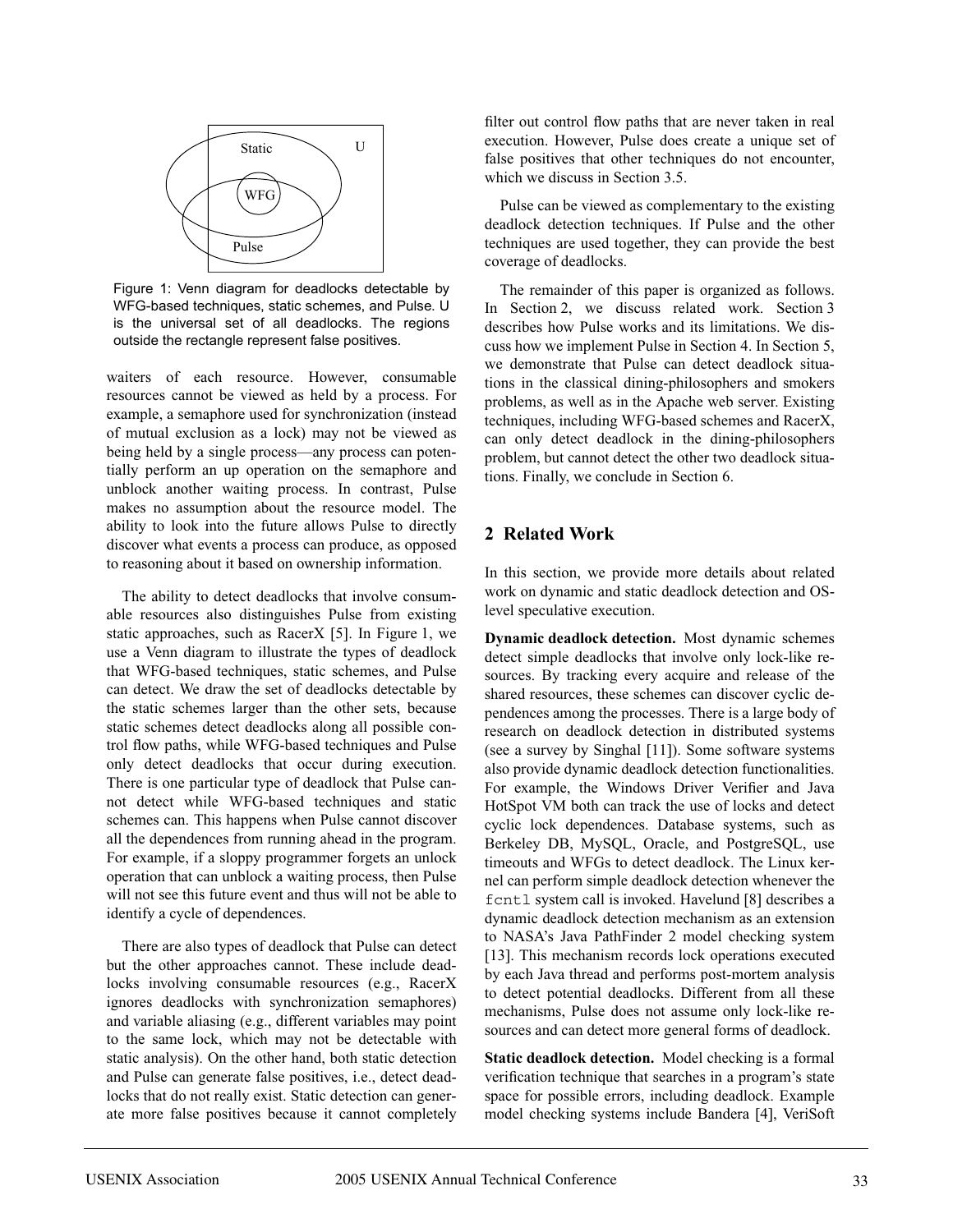[7], SPIN [10], and Java PathFinder [13]. However, model checking large, complex software systems is still impractical due to the state explosion problem.

Microsoft suggests modelling multithreaded Win32 applications as Petri Nets and using their DLDETECT tool to statically analyze programs for potential deadlock [1]. Sun Solaris provides the Crash Analysis Tool (CAT) that helps users statically analyze system crash dumps to identify simple lock-induced deadlocks. Similarly, Linux supports the Non-Maskable Interrupt (NMI) watchdog, which periodically prints out system information that can help statically identify deadlock.

Recently, Engler et al. [5] proposed RacerX, a static tool for checking data races and deadlocks in large software systems. RacerX annotates source code of the system being checked, constructs the whole-system control flow graph, and searches within the graph for possible deadlocks. An important part of RacerX is to rank the detected deadlocks in terms of how likely they are to occur and filter out inaccurate deadlock warnings. RacerX can only detect deadlocks involving lock-like resources. In contrast, Pulse can detect more complex deadlocks involving consumable resources.

**Speculative execution.** Chang and Gibson [3] proposed a design for automatically transforming applications to perform speculative execution and issue hints for their future I/O read accesses. Fraser and Chang [6] improved this design by leveraging existing OS features to perform speculative execution. To ensure safety, they sever the ordinary relationships between speculative processes and their parents, and disallow speculative processes to execute potentially unsafe system calls. Pulse employs similar techniques to ensure safety.

### **3 Deadlock Detection with Pulse**

In this section, we present an overview of Pulse (Section 3.1) and then describe its design in detail (Section 3.2–Section 3.4). Finally, we discuss how Pulse can be extended and its current limitations (Section 3.5). Section 4 presents our Linux implementation of Pulse.

## **3.1 Overview**

Pulse exploits the observation that if a set of processes is deadlocked, the processes often sleep within the OS kernel, each waiting for events that can only be produced by another process in the set. Thus, when Pulse sees a set of processes blocked for a long time, it considers that a deadlock might have occurred.



Figure 2: Pulse state transition diagram.

| Process P <sub>1</sub> | Process P <sub>2</sub> |
|------------------------|------------------------|
| lock(A)                | lock(B)                |
| lock(B)                | lock(A)                |
| unlock(A)              | unlock(B)              |

Figure 3: A circular lock example.

Pulse runs as a daemon process that can be in one of three modes: nap, monitor, and detection. Figure 2 is a state diagram that shows how Pulse transitions between these modes. For most of the time, Pulse is in the nap mode in which it sleeps in the OS kernel. Periodically, it awakens and enters the monitor mode to check if any process in the system has been asleep for a threshold amount of time, where the threshold value is a tunable parameter (e.g., five minutes). If no such processes are found, Pulse returns to the nap mode, thus incurring low overhead. Otherwise, Pulse enters the detection mode and performs deadlock detection for these sleeping processes. We show in Section 5.4 that a threshold as low as one minute introduces negligible performance overhead. However, if the threshold is too large, Pulse may miss certain deadlocks that can be broken by mechanisms such as timeouts, as we explain in Section 3.5.

Pulse uses the general resource graph model [9] to detect deadlock. To illustrate the idea, we use the code in Figure 3 as a running example. Suppose that the two processes execute their second lock statements simultaneously. Thus process  $P_1$  blocks on lock  $B$  and process *P*<sup>2</sup> blocks on lock *A*, and they deadlock. When Pulse detects that processes  $P_1$  and  $P_2$  have been asleep longer than the threshold, it enters the detection mode.

In the detection mode, Pulse identifies the events on which the sleeping processes are waiting (Section 3.2). In our example, process  $P_1$  is waiting for lock *B* to be free and process  $P_2$  is waiting for lock *A* to be free. For each sleeping process, Pulse constructs a *process node* in a general resource graph. For each event it identifies, Pulse constructs an *event node*. We use the term event node instead of resource node [9] to emphasize that a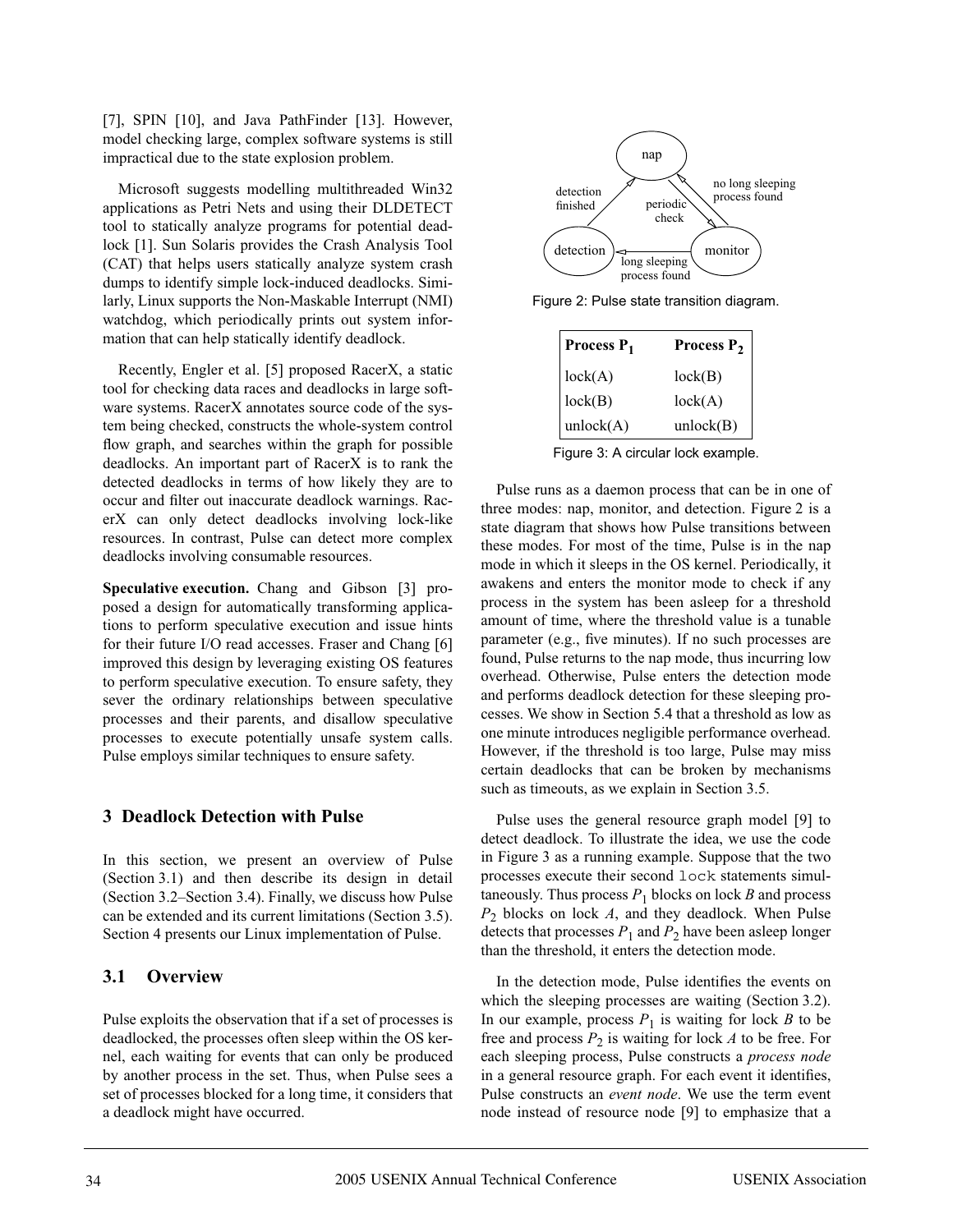

Figure 4: Resource graph for the circular lock example.

process often waits for an event involving a resource (e.g., a lock being free), as opposed to the resource itself (e.g., the lock). Pulse also constructs a *request edge,* directed from a process node to an event node, if the process is waiting for that event.

To discover dependences between the sleeping processes, Pulse uses speculative execution. For each sleeping process, Pulse forks a speculative process that executes ahead in its parent's program. Speculative execution allows Pulse to discover the events that a blocked process would produce if it were not blocked. In our example, Pulse discovers that process  $P_1$  would unlock *A* and process  $P_2$  would unlock *B*, if they were not blocked. Thus Pulse constructs a *producer edge*, directed from the event that process  $P_1$  creates, i.e., lock *A* becoming free, to process  $P_1$ . Similarly, Pulse constructs a producer edge from the event node that  $P_2$  creates, i.e., lock *B* being free, to process  $P_2$ .

Figure 4 shows the graph that Pulse finally obtains. We use squares to denote process nodes and circles to denote event nodes. Since this graph contains a cycle, Pulse outputs that deadlock exists. It also outputs the entire graph to help developers debug the deadlock.

The general resource graph model allows us to detect whether a deadlock exists, and if so, which processes are involved in the deadlock and why they are deadlocked. To construct a general resource graph, our design needs to address the following questions:

- 1. How do we construct nodes in the graph? In other words, how do we identify the processes and events involved in a potential deadlock? (Section 3.2)
- 2. How do we construct edges in the graph? That is, how do we identify the dependences among the processes and events? (Section 3.3)

In the rest of this section, we describe how our design addresses these questions in detail.

#### **3.2 Constructing nodes**

When Pulse enters the detection mode, it has already identified a set of processes that have been asleep for a long time. These processes are potentially deadlocked; thus, they constitute the process nodes in the general resource graph.

The events on which these processes are blocked constitute the event nodes in the graph. To identify the events for which a sleeping process is waiting, Pulse requires all blocking system calls to be modified. Within these calls, we add new code to record the events for which the caller process is waiting. Pulse characterizes an event by a (*resource*, *condition*) pair. The *resource* field identifies the resource on which the process is blocked (e.g., a lock or a pipe). The *condition* field describes the condition about the resource for which the process is waiting (e.g., the lock being free, or the pipe being non-empty).

### **3.3 Constructing edges**

Pulse models all resources as consumable resources. This resource model enables Pulse to detect deadlocks involving more than just single-unit reusable resources. However, it also causes Pulse to generate certain false positives, as we will see in Section 3.5.

There are two sets of edges that Pulse needs to construct in a graph: request edges and producer edges. The request edges can be constructed at the same time when Pulse constructs the event nodes. As discussed in Section 3.2, when Pulse identifies a sleeping process and its awaited events, it can construct a request edge from the process to each event for which it is waiting.

To construct the producer edges, Pulse uses speculative execution. For each sleeping process, Pulse forks a copy of the process, called a *speculative process*. The speculative process first creates the events awaited by its parent process, if this does not affect any other process. For example, if the parent is blocked on a busy lock, then the speculative process can set the lock variable (often a user-space memory location) to free within its own address space, not affecting any other process. On the other hand, if the parent has been waiting for an I/O, the speculative process is not allowed to create the awaited event because it could affect the state of other processes. Regardless of whether the events are created or not, the goal of Pulse here is to enable the speculative process to unblock and thus run ahead in its program. The next step for the speculative process is to return from the system call that caused its parent to sleep, pretending the call was successful, and then to resume its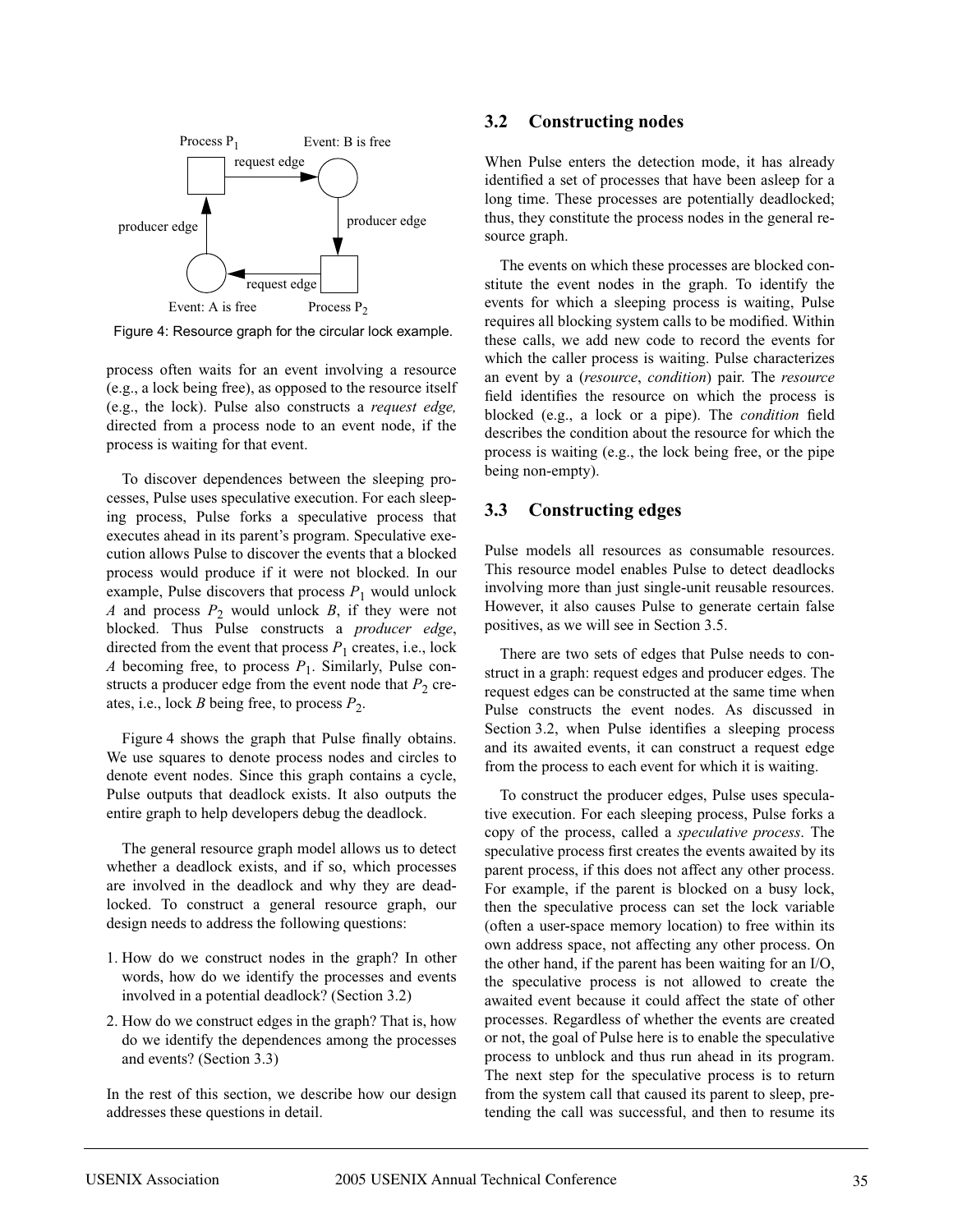parent's user-level code after the blocking system call, all within the speculative process's own context (i.e., the parent is unchanged and it continues to sleep).

The execution of a speculative process should be safe, i.e., it should not modify the state of any other process. The Unix fork mechanism implements copy-on-write, which naturally protects a speculative process from modifying the user-space memory state of its parent (and other processes). Some systems support forking a process (or thread) that shares the same address space with the parent. Pulse should avoid using fork in such a way and it should always invoke fork with copy-onwrite enabled. Similar to Fraser and Chang [6], we do not allow a speculative process to write to the file system (thus no I/O writes) or deliver a signal to any other process. In Section 4, we discuss in detail the extra measures that our implementation takes to ensure the safety of the kernel state. These safety measures, however, may cause Pulse to produce false positives and/or false negatives of deadlock, as we explain next.

During the execution of a speculative process, Pulse records all the events produced by the process that could potentially unblock other processes. This requires modifying the system calls that counterpart the blocking system calls. For example, a write system call can block when trying to write to a full pipe (i.e., the pipe buffer is full), and can be unblocked only if a process reads data from the pipe. Thus, a pipe read system call counterparts a blocking pipe write system call. We modify all system calls that can unblock a process such that, if called by a speculative process, they record the resources being manipulated and the conditions being produced by the speculative process. As for the pipe example, the modified read system call would record a unique resource identifier for the pipe and some indicator representing that the pipe is being read. For each speculative process, Pulse maintains an *event buffer* that records the events the process produces during its execution. A speculative process adds an event to its event buffer only if the event is not already in the buffer. If the buffer is full, the process ignores the event (i.e., does not add it to the buffer). As we see in Section 5, a buffer of ten events is sufficient for all of our experiments.

A speculative process terminates if one of the following conditions is true:

- 1. It exits normally.
- 2. Its event buffer is full.
- 3. *T* seconds have passed since the creation of the speculative process, where *T* is adjustable by the user.

After all the speculative processes terminate, Pulse matches their produced events against the events awaited by the sleeping (parent) processes. If the speculative version of process *A* produces an event that process *B* is waiting for, then Pulse constructs a producer edge from this event to process *A*. A speculative process could produce events that are not awaited by any sleeping process. We do not include these events in the graph, because this reduces the graph size and does not affect the correctness of deadlock detection.

### **3.4 Putting it all together**

The nodes and edges that Pulse constructs collectively form a general resource graph. If the graph contains cycles, Pulse outputs that a deadlock exists. To facilitate debugging, Pulse also prints out the entire resource graph. It is also possible to perform symbol table lookups such that the application programmer can map the graph to specific points in the code. Based on all this information and knowledge of the applications, the programmer could easily verify whether a deadlock indeed exists, and, if so, identify its cause.

Pulse requires OS kernel support (e.g., for speculative execution). Compared to user-space solutions, Pulse provides a general solution for all applications, thus freeing programmers from the burden of designing deadlock detection for each individual application. On the other hand, for applications that already have some deadlock detection built-in, they can use Pulse together with their own mechanisms to obtain the best coverage of deadlock.

## **3.5 Discussion**

In this section, we first briefly describe our design plans for handling deadlocks involving spinning processes and deadlocks due to kernel bugs, but we leave a full evaluation of these designs as future work. We then discuss in detail the limitations of Pulse.

**Spin deadlocks.** A process can wait for synchronization events via spinning (a.k.a., busy-waiting). Although most commercial software puts a waiting process to sleep (possibly after spinning for a short period), spinning can be prevalent in scientific applications. To detect deadlocks involving spinning processes, we need to dynamically identify the spinning processes and the events for which they are waiting. We can achieve this by instrumenting synchronization libraries. After this information is obtained, Pulse can detect deadlock in the same way as it does for sleeping processes.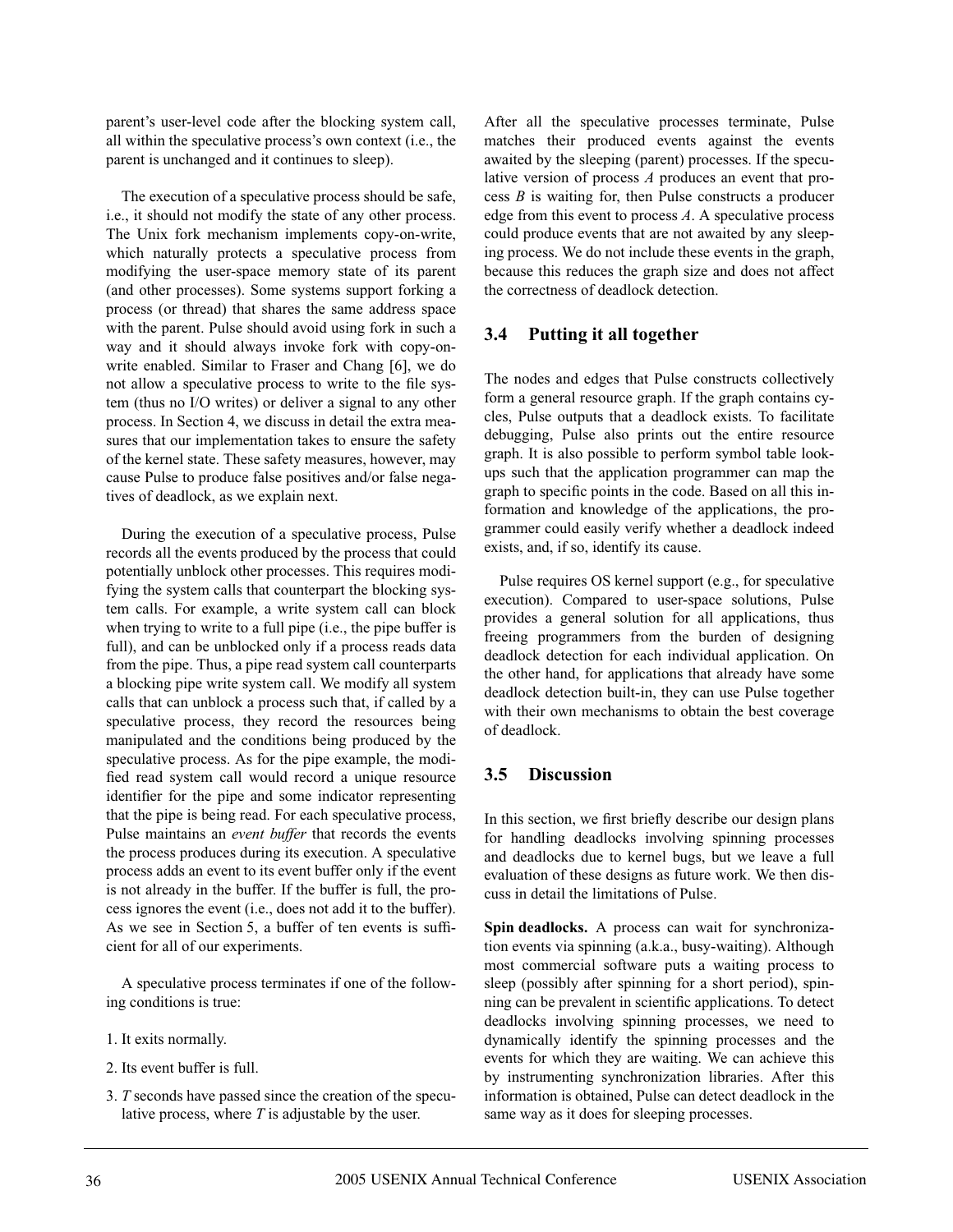**Kernel deadlocks.** Applying Pulse to detect deadlocks due to kernel bugs is difficult, because allowing processes to speculatively execute within the kernel can cause unwanted changes to kernel structures and even crash the system. However, with the help of virtual machine technologies, such as VMware [2] or Xen [14], we could perform speculative execution on different virtual machines, making Pulse possibly applicable to detecting kernel deadlocks.

**Limitations of Pulse.** Pulse can output false positives, i.e., deadlocks that do not actually exist. There are three reasons why false positives can occur. First, because the execution of a speculative process must be safe, it cannot perform potentially unsafe operations, such as writing to a file. This could cause a speculative process to execute unrealistic program paths, making Pulse obtain incorrect dependences. Such false positives also exist in static detection tools because they often cannot identify unrealistic program paths statically.

Second, as we discussed in Section 3.3, Pulse models all resources as consumable resources. Thus it could construct more than one producer edge for resources (e.g., locks) that can be held and freed by only a single owner. The extra edges could cause Pulse to detect cycles that do not actually exist. Such false positives cannot occur in existing static and dynamic detection tools because they model only reusable resources.

Third, for systems with resources more complex than single-unit reusable resources, a cycle in a general resource graph is only a necessary, but not sufficient condition for deadlock [9]. For example, Pulse may detect a cycle when multiple processes block on a set of synchronization semaphores. However, a new process may later enter the system and perform an up operation on one of the semaphores, thus breaking the "deadlock". Such false positives are unique for Pulse; all the existing approaches do not consider resources more complex than single-unit reusable resources and thus do not have such false positives.

There are two types of deadlock that Pulse cannot detect (i.e., false negatives). First, some applications employ a timeout mechanism on operations that take too much time. For example, as we will see in Section 5, Pulse can detect a deadlock scenario due to cyclic pipe access dependences in the Apache web server. However, Apache can abort the pipe operations after they take longer than five minutes. The timeout effectively breaks the deadlock, although it also silently fails the client's request without providing any information about what has happened. Pulse could miss such deadlocks if its threshold value for entering the monitor mode is too large. However, such false negatives can be avoided by

adjusting the threshold, possibly at the cost of impacting application performance.

The second type of false negative is due to Pulse's reliance on the future events it discovers. Pulse is able to detect deadlock because it can discover the future events that the sleeping processes could produce if awakened. However, if such events are unavailable, Pulse will not detect the deadlock. There are four scenarios in which the future events can be unavailable.

- 1. Such events do not exist in the application program. For example, the programmer forgets the unlock statements in the code in Figure 3.
- 2. Speculative processes do not run long enough to discover the events.
- 3. The event buffers fill up before speculative processes see the relevant events.
- 4. Speculative processes may execute unrealistic program paths that do not manifest the relevant events.

The first scenario is a fundamental limitation of Pulse. However, the second and third scenarios are not fundamental limitations; they can be avoided by increasing the run time and event buffer sizes of speculative processes. The reason for the fourth scenario is that Pulse does not allow speculative processes to execute potentially unsafe system calls. This scenario may be considered as a fundamental limitation of Pulse, if our implementation chooses to run speculative processes on the same operating system on which the normal processes run (which is what we do in this paper). However, we may avoid some cases of this scenario if each speculative process can run on a different operating system, e.g., using VMware [2] or Xen [14].

### **4 Implementation**

In this section, we discuss how we implement the design described in the previous section. We implement Pulse by modifying Linux kernel version 2.6.8.1. We add a new system call that allows Pulse to be invoked from the user level.

### **4.1 Constructing process nodes**

To construct the process nodes, Pulse needs to identify long sleeping processes. We add a flag, was\_asleep, to each process's task\_struct, which is set to false when the process is created. When Pulse enters the monitor mode, it scans the system for processes that satisfy the following three conditions:

• The process is asleep.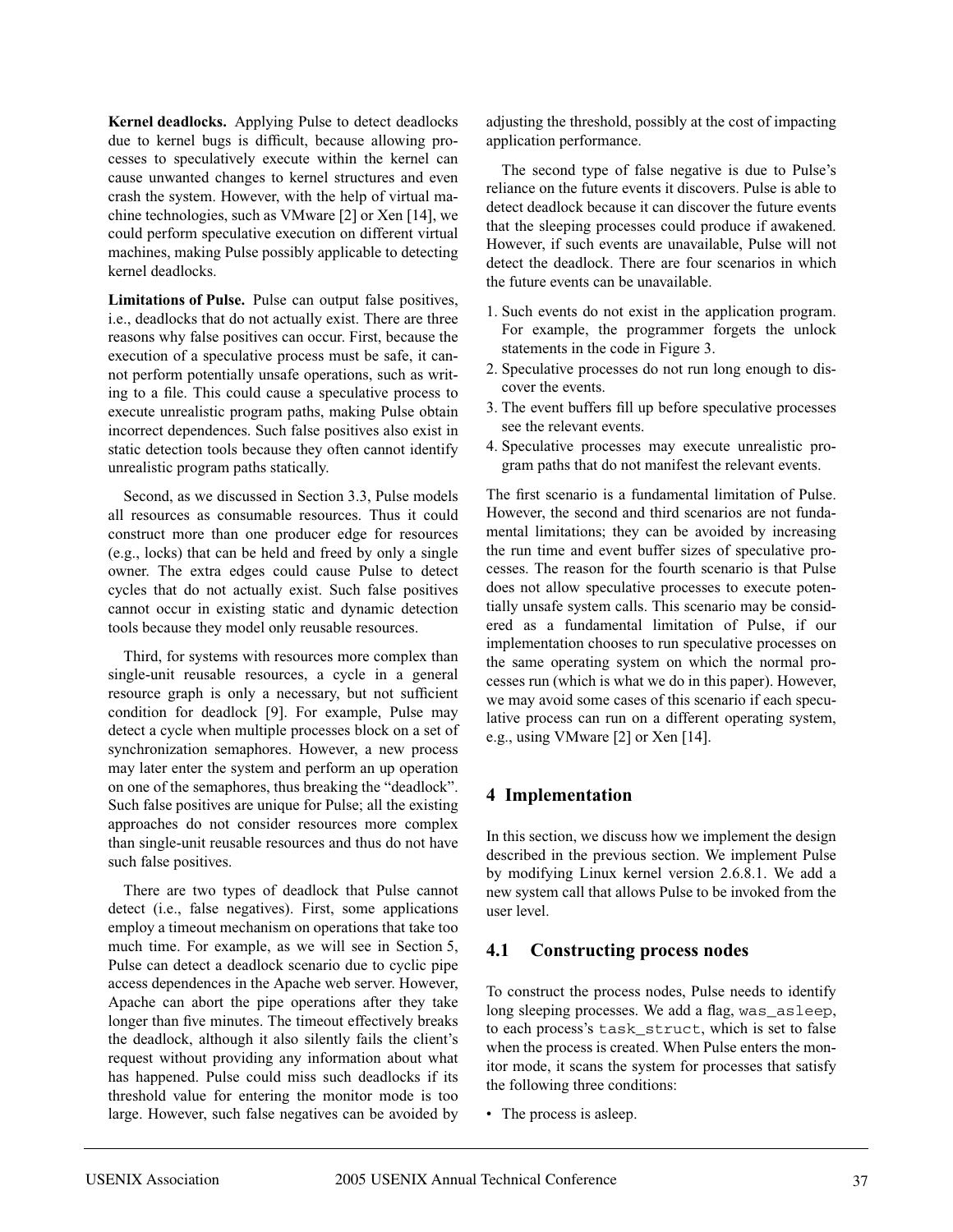- The process was put to sleep by one of our modified system calls (see Section 4.2).
- The process's was\_asleep flag is true, which indicates that the process was asleep when Pulse checked it last time.

If a process satisfies the first two conditions, but not the last one, Pulse sets the process's was\_asleep flag to true. This flag is reset to false when the Linux scheduler switches this process to run, i.e., when it is awakened. For each process that satisfies all the three conditions, Pulse constructs a process node for it.

Some system daemon processes (e.g., automount) sleep in the kernel for a long time. If they satisfy the above conditions, Pulse will construct process nodes for them. Alternatively, we could implement a mechanism to disable the construction of nodes for these processes, if the user of Pulse (e.g., a system administrator) believes that these processes do not deadlock.

# **4.2 Constructing event nodes**

To identify the events for which a sleeping process is waiting, we need to modify all system calls that can block. For the purposes of this paper, we have modified only three blocking system calls: futex, write, and poll. In each call, before putting the caller to sleep, we add code to construct the following two lists and store them in a structure pointed to by the caller process.

- A resource list, (*resource*<sub>1</sub>, *resource*<sub>2</sub>, ...), where  $resource_i$  is an integer that uniquely identifies a resource being manipulated by the system call.
- A condition list,  $(*op*<sub>1</sub>, *val*<sub>1</sub><>,>, *op*<sub>2</sub>, *val*<sub>2</sub><>, , ...), where$ the pair  $\langle op_i, val_i \rangle$  encodes the condition about *resource<sub>i</sub>* that can unblock the caller process.

The futex and write system calls involve only one resource and thus their resource and condition lists consist of only one element. The poll system call, however, can operate on multiple file descriptors. Thus it may record more than one resource and condition. We now describe how we modify these three system calls.

**Futex.** Futex stands for fast user-space mutex. The futex system call is the basis of various synchronization primitives in the Native POSIX Thread Library (NPTL), which has been integrated in the recent versions of glibc. For the purposes of demonstrating Pulse, we consider NPTL's mutex and semaphore primitives in glibc 2.3.2. A thread acquiring a busy mutex or semaphore blocks via the futex system call. Each NPTL mutex or semaphore corresponds to a user-space memory address, which is passed to futex as an argument. Thus, in futex (before the caller is about to sleep), we add code to record this memory address, which uniquely identifies the resource on which the caller thread is blocked. The condition to unblock the caller, however, depends on the context in which the futex system call is invoked, and thus requires modifications to the NPTL library. Note that the applications using the library do not need to be modified.

For the NPTL function that acquires a mutex lock, (pthread\_mutex\_lock), we pass <*equal-to*, 0> as two extra arguments to the futex system call. They signify that the condition to unblock the caller thread is when the mutex value is zero (i.e., the mutex is free).

For the NPTL function that does a semaphore down operation (sem\_wait), we modify it to pass <*greaterthan*,  $0$  as two extra arguments to the futex system call. They signify that the condition to unblock the caller is when the semaphore value is greater than zero.

**Write.** Linux's write system call is a generic interface to a wide range of file systems. Our implementation currently considers only writes to pipes, which is implemented in the pipe\_writev function. For a blocking pipe write, the caller process blocks if the pipe buffer is full. We add code in function pipe writev (before the caller is about to sleep) to record the address of the pipe's inode structure, which uniquely identifies the pipe resource. The condition under which the caller unblocks is when another process reads data from the pipe. We use the pair <*and*, POLLOUT | POLLWRNORM> to encode this condition. The fields POLLOUT and POLL-WRNORM are kernel-defined bit masks, denoting that writing now becomes unblocked. As we will see in Section 4.3, we also record similar bit masks in system calls that can unblock the write to denote the events produced by those calls. The *and* operator here helps match the blocked process with the process that can potentially unblock it: if the logical *and* of POLLOUT | POLL-WRNORM and the bit mask produced by another process is true, then that process can unblock this process.

Poll. The poll system call takes a list of file descriptors and events as arguments. If none of the events has occurred for any of the file descriptors, the caller blocks, waiting for one of these events to occur. The events are represented by bit masks, similar to the ones we discussed above. We add code in the poll system call (before the caller is about to sleep) to construct a resource list. Each resource is a file descriptor, denoted by the address of its inode structure. We also record a condition list. Each condition is denoted by a <*op*, *val*> pair, where *op* equals *and*, similar to what we do for pipe writes. The *val* field is simply the event bit mask that the caller passed to the poll system call.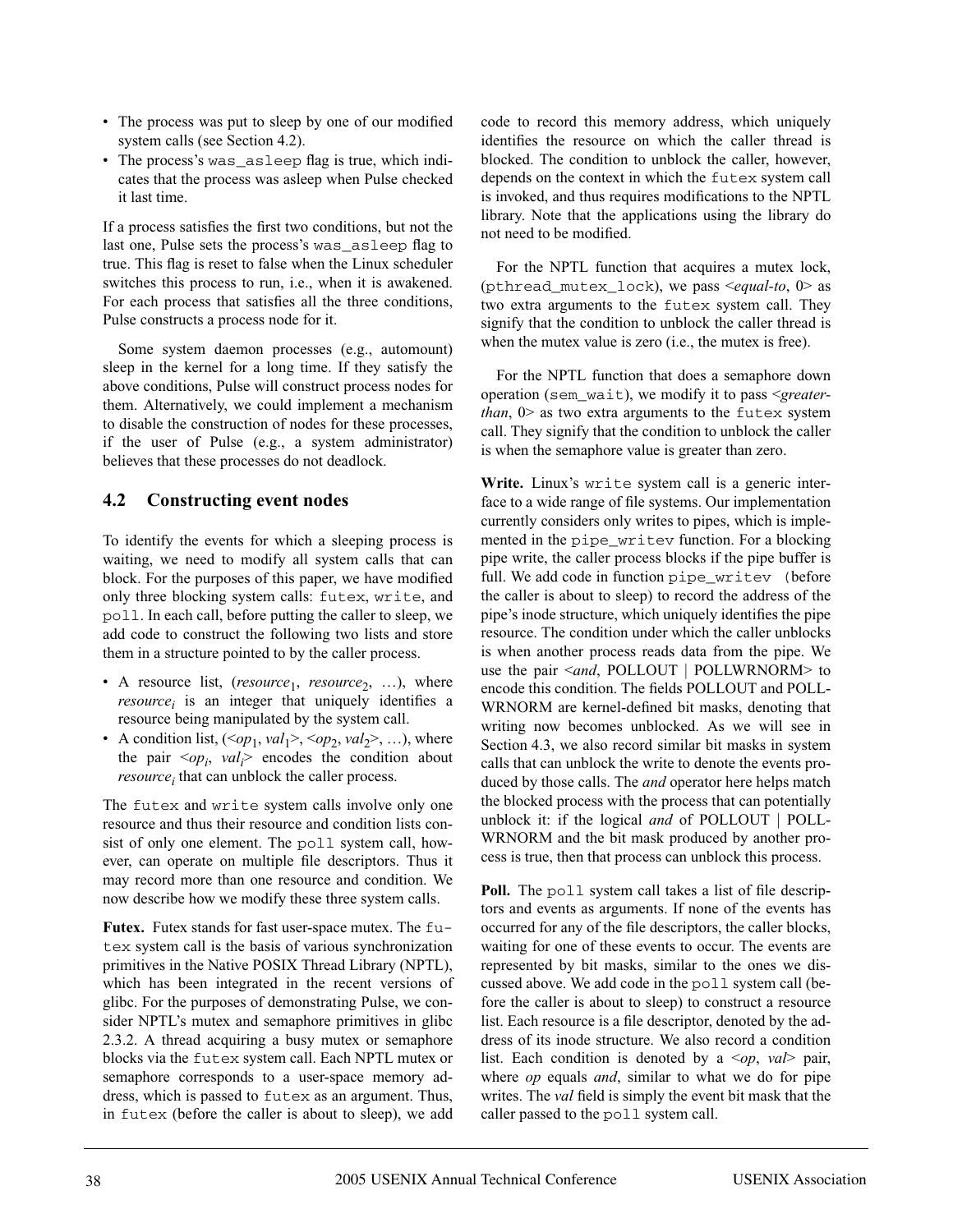Based on the information recorded by the modified system calls, Pulse can identify what events a sleeping process is waiting for and create the event nodes for them. The three modified system calls allow us to demonstrate the ability of Pulse in this paper. In general, the same approach can be applied to modify other blocking system calls.

### **4.3 Constructing edges**

As we discussed in Section 3.3, Pulse can construct request edges at the same time when it constructs the process and event nodes. Thus, in this section, we focus on constructing producer edges via speculative execution. We explain our implementation by following the flow of speculative execution in time.

**Creating speculative processes.** After Pulse identifies the long sleeping processes, it forks a speculative process for each of them. The Unix fork mechanism allows a speculative process to run in its own address space, not affecting the state of its parent. The difficulty, however, is that the existing fork implementation assumes its caller process to be the same as the one to be forked. What we need, instead, is a function that can fork an arbitrary given process. Our first attempt was to write such a function by modifying Linux's existing do\_fork function such that it took one more argument: a task\_struct pointer to the process to be forked. Soon we found that this approach would require us to rewrite many existing kernel functions. First, they all needed to take this one extra argument. Second, they all needed to be modified to operate on data structures of the specified process instead of those of the caller process. To avoid this tedious work, we designed an in-kernel fork mechanism that allows us to use the existing do\_fork function with only slight modifications.

Figure 5 illustrates our in-kernel fork design. To fork process *P*, Pulse first switches *P* in (thus switching itself out), but to a predefined function. Within this function, Process *P* calls do\_fork to create a copy of itself, *P'*. Finally, it switches the Pulse process back in, which then resumes execution from where it was left off. Similar to ordinary processes, the speculative process *P'* participates in Linux's normal scheduling.

To implement this design, we wrote a simple context switch function, similar to Linux's context switch function. To fork a process *P*, Pulse calls our context switch function, which switches process *P* in by saving the memory and register state of the Pulse process and loading the state of process *P*. With a normal context switch, process *P* would then resume its execution from the



Figure 5: Illustration of in-kernel fork.

point where it was suspended previously. However, in our context switch function, we force it to enter an in kernel fork function that we added to the kernel. Within this function, process *P* calls do\_fork to create a speculative process *P'*. It then calls our context switch function to switch the Pulse process in and switch itself out such that it goes back to sleep again.

Certain fields, such as the instruction and stack pointers, in the task\_struct of process *P* may be changed by the do fork call. Thus, after being switched back in, Pulse restores these fields. Our goal is to ensure that the parent process stays exactly the same before and after the creation of a speculative (child) process. Thus, we modify do\_fork such that it does not link a speculative process to the children list of its parent. The speculative process does keep a pointer back to its parent, because it needs to know to which sleeping process it corresponds. To allow the speculative process to exit independently of its parent, we reset its parent to be the init process in the do\_exit function. In do\_fork, we also initialize the speculative process such that it does not send any signal to its parent when it exits. As such, the speculative process is completely independent of its parent and does not affect the parent in any way.

**Starting speculative processes.** After a speculative process is created, it participates in normal process scheduling. The normal fork semantics would make the speculative process resume the code in which the parent was suspended. Thus, the speculative process would resume the system call that blocked the parent process previously. However, allowing the speculative process to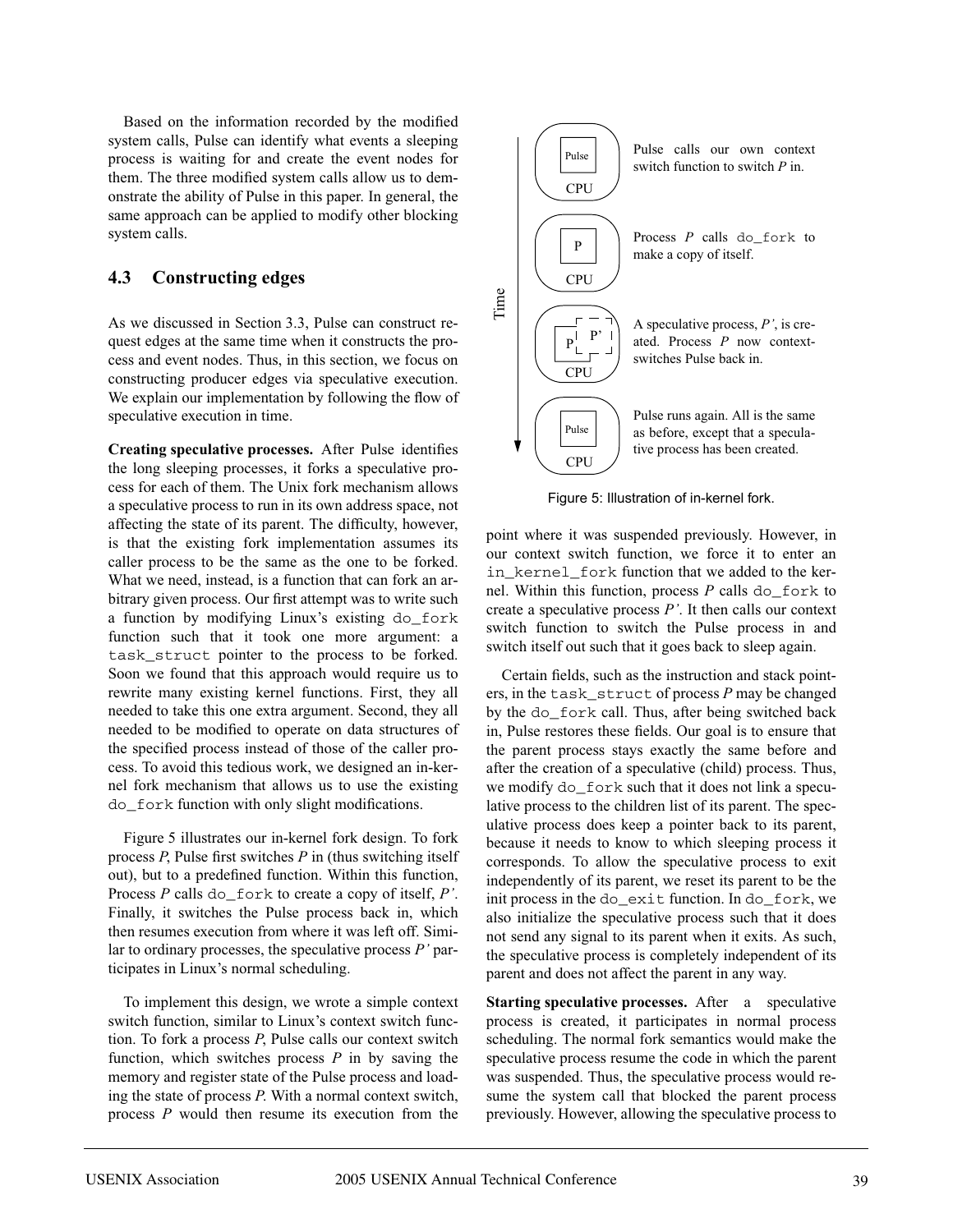execute in the kernel freely may cause changes to important kernel structures (e.g., the semaphore protecting a pipe's inode). Such changes should never occur because they could affect the normal execution of other processes, violating the safety property. To solve this problem, we force all speculative processes to execute a common function, ret from spec fork, when they are scheduled to run the first time after creation. This is achieved by setting the initial program counter (EIP) value of each speculative process to be the address of this common function when the process is created.

In ret\_from\_spec\_fork, a speculative process first creates the event awaited by its parent as follows. The speculative process checks what events its parent is waiting for by looking up the resource and condition lists maintained for the parent. For example, if the parent is blocked in a futex system call, then it must be waiting for the data at a user-space address (*resource*) to become equal to or greater than (*op*) a certain value (*val*). If *op* is *equal-to*, the speculative process writes *val* to the address identified by *resource* within its own address space. If *op* is *greater-than*, it writes *val* + 1 to that address. In fact, for the latter case, any value greater than *val* would be fine since the parent is not waiting for a specific value. However, it is possible that different values may have different meanings. For example, a semaphore's value often represents how many processes are allowed to enter a critical section simultaneously. Thus, our choice of setting the value to *val* + 1 is only heuristic; the parent process may indeed expect a different value at the given address, although it did not explicitly say so when it invoked the futex system call.

If the parent process is blocked in a pipe write or poll system call, the speculative process is not allowed to create the events awaited by the parent. This is because creating the events requires doing I/O on a pipe, which can affect normal processes that access the pipe.

Regardless of whether the events are created or not, the ret\_from\_spec\_fork function then forces the speculative process to exit the system call in which its parent is blocked. This is done by jumping to Linux's syscall\_exit routine and returning the value that represents success for the corresponding system call. Thus, after returning to the user-level code, the application program will have the illusion that the blocking system call has returned successfully. The speculative process then runs ahead in the program.

**Recording events.** During execution, a speculative process records all of the events that can awaken a sleeping process. Since our implementation considers only three blocking system calls, we only modify the counterpart system calls of these three calls. Similar to recording events for which a sleeping process waits, we record the events that a speculative process produces as resource and condition lists too. For the system calls we modify, these lists happen to both have only one element.

A process blocked in the futex system call can unblock only if another process calls futex with a FUTEX\_WAKE argument. Thus the futex system call is the counterpart of itself. We add code in futex such that, when called by a speculative process to perform a wakeup, it records this event. We modify the corresponding NPTL library functions, such as mutex unlock (pthread\_mutex\_unlock) and semaphore up (sem\_post), such that they pass the necessary information to allow futex to fill in the values for the *resource*, *op*, and *val* fields, which characterize the wakeup event produced by the speculative process. For example, if the speculative process invokes futex from pthread\_mutex\_unlock, it records that this process is producing an event, that is, the memory location of the mutex (*resource*) now obtains a new value (*val*). The *op* field is set to be the same as what is used for the counterpart system call (in this case, *equal-to*).

A process blocked in a pipe write system call can be unblocked if another process reads the pipe. Thus we add code in the read system call to record the read event. When called by a speculative process to read a pipe, the read system call records *resource* to be the address of the pipe's inode structure, *op* to be the same as what is used for the corresponding blocking pipe write call, i.e., *and*, and *val* to be POLLOUT | POLL-WRNORM, which are exactly the bit masks for which the blocking write call is waiting.

For the poll system call, we modify two counterpart system calls: write and writev. For both of them, we record *resource* to be the address of the pipe's inode structure, *op* to be *and*, and *val* to be POLLIN | POLL-RDNORM, which are kernel-defined macros representing that the pipe has data available to read.

To ensure safety, all of these system calls return immediately with a success code after they record the produced events. Thus, a speculative process calling these system calls does not really perform the wakeup and read/write operations that these calls normally do. Similar to Fraser and Chang [6], we modify all potentially unsafe system calls such that a speculative process returns immediately when entering these calls. In this way, any state change made by a speculative process is contained within itself, not affecting any other process.

**Constructing producer edges.** A speculative process terminates according to the conditions in Section 3.3. We limit the lifetime of a speculative process to be less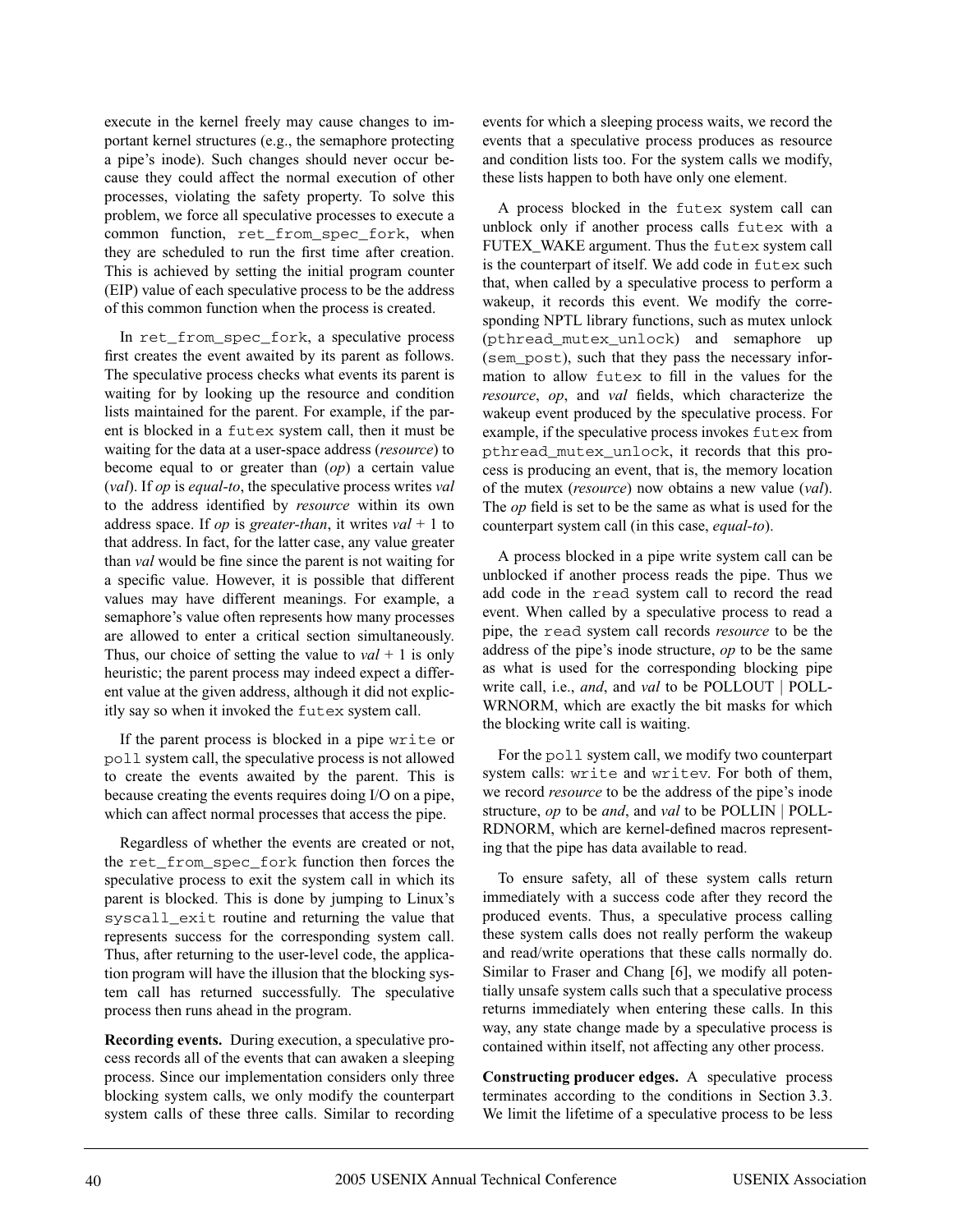than one second. After all speculative processes terminate, Pulse matches their produced events against those awaited by the sleeping processes. If two events have the same *resource* and *op* values, then Pulse applies the operation represented by *op* on the *val* fields of the two events. For example, if *op* is *and*, then Pulse does a logical *and* on the two *val* fields. A result of true indicates that the speculative process produces an event for which the sleeping process is waiting. Thus Pulse constructs a producer edge from the node that represents the event to the node that represents the parent process of the speculative process.

### **4.4 Summary**

The major components of our implementation are the in-kernel fork and modification of the blocking system calls and their counterpart calls. The in-kernel fork implementation is the most involved part in our coding; however, our code is small and highly efficient, consisting of only 94 lines of C code, 47 lines of inline assembly, and 7 lines of assembly. Modifying the system calls is easy since it simply involves identifying the corresponding resources and conditions, and recording them in a per-process structure  $(~160$  bytes). For this paper, we have modified only three blocking system calls and their counterpart calls. The same methodology, however, can be easily applied to modify other system calls.

## **5 Evaluation**

We apply Pulse against deadlocked solutions to the classical dining-philosophers and smokers problems, and a well-known deadlock scenario in the Apache web server version 2.0.49. This section describes how Pulse works for these different deadlock cases and evaluates its overhead. The evaluation is performed on an IBM xSeries 445 eServer with eight Intel Xeon 2.8 GHz processors and 32 GB memory. We configure Pulse to transition from nap mode to monitor mode with a default value of every five minutes, unless otherwise mentioned. We set the event buffers of speculative processes to store at most ten events, and every speculative process exists in the system for at most one second. Our results show that Pulse can detect deadlocks caused by incorrect ordering of lock acquisitions, as well as deadlocks involving synchronization semaphores and pipes, which, to the best of our knowledge, no existing tools can detect. Furthermore, Pulse generates no false positives and negatives of deadlock throughout our experiments.

| while $(1)$ {                                   |                                 |
|-------------------------------------------------|---------------------------------|
| $\text{think}$ :                                |                                 |
| lock(fork[i]);                                  | // take left fork               |
| $lock(fork[(i + 1) \% 5];$                      | $\frac{1}{\pi}$ take right fork |
| $eat()$ ;                                       |                                 |
| unlock(fork[i]);                                | $\frac{1}{\pi}$ put left fork   |
| unlock(fork[ $(i + 1)$ % 5]); // put right fork |                                 |
|                                                 |                                 |

Figure 6: The code of philosopher i.

### **5.1 The dining-philosophers problem**

Figure 6 shows one incorrect solution to the dining-philosophers problem. We implement the locks as NPTL mutexes. The lock routine is implemented using the pthread\_mutex\_lock function and unlock using pthread\_mutex\_unlock. In Figure 6, suppose that all five philosophers take their left forks simultaneously. Then they will all block on their right forks, and there will be a deadlock. We choose this problem as an example of deadlock caused by incorrect use of mutual exclusion locks. All existing dynamic and static tools target this type of deadlock.

When Pulse enters the detection mode, it identifies that each philosopher process is waiting for an address (corresponding to its right fork) to contain a value zero (corresponding to the release of the right fork). It then forks a speculative process for each philosopher. The speculative processes first unlock their right forks within their own address spaces, and then execute ahead. During execution, they discover that they produce the unlock events that could unblock their left neighbors. Finally, Pulse constructs the resource graph shown in Figure 7. This graph contains a cycle, indicating the existence of a deadlock.

## **5.2 The smokers problem**

The smokers problem is a classic example of using semaphores for synchronization, instead of mutual exclusion. The static deadlock detection tool RacerX [5] specifically ignores checking deadlocks involving such semaphores. With speculative execution, Pulse is able to detect such deadlocks.

Figure 8 shows a solution to the smokers problem that can deadlock. The processes share four binary semaphores: tobacco, paper, matches, and order. The semaphores are implemented using the NPTL library. A P operation is implemented using the sem\_wait func-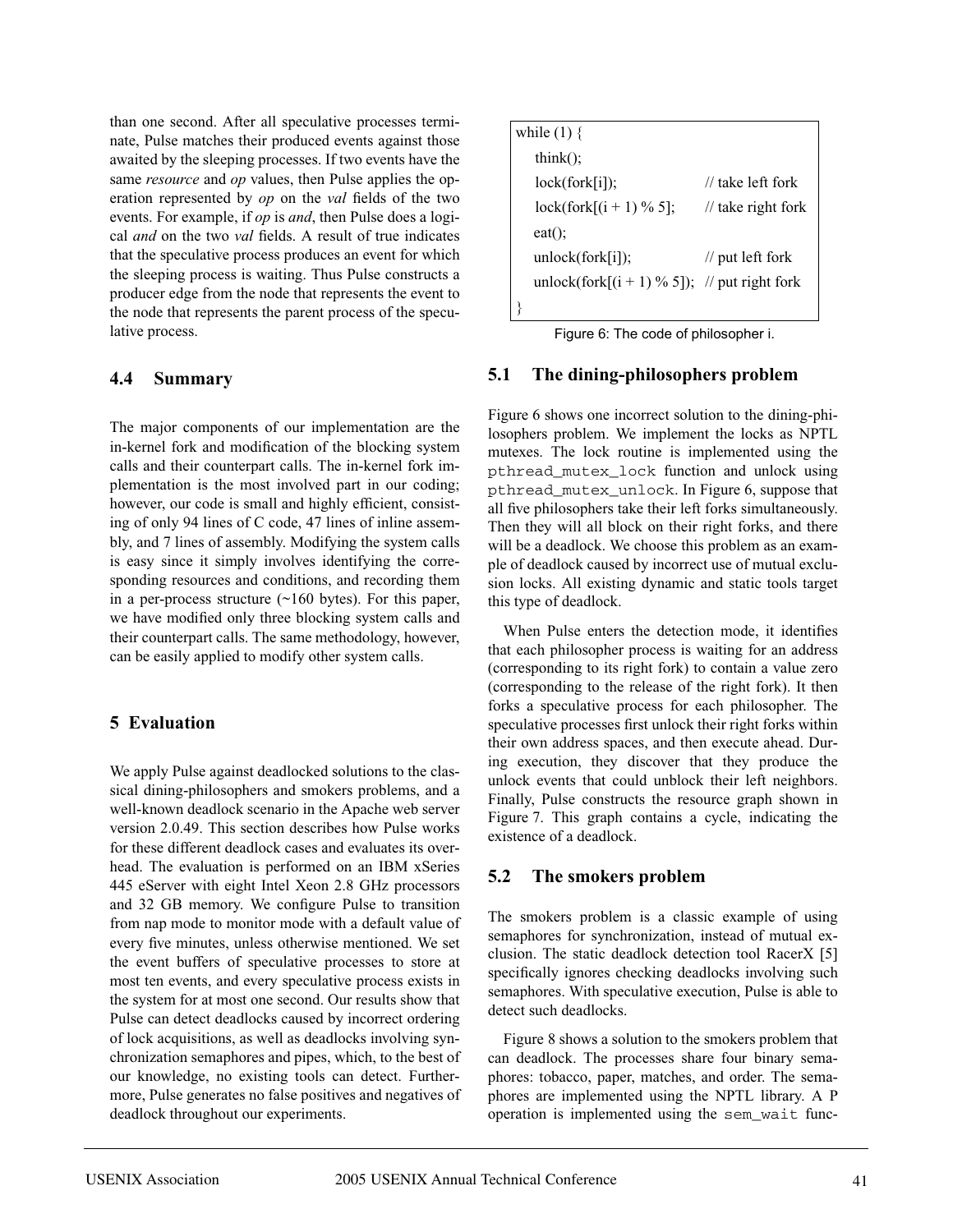

Figure 7: Resource graph for the diningphilosophers problem. The hex numbers are virtual addresses corresponding to the locks.

| smoker 1            | smoker 2                                    | smoker 3                                    |
|---------------------|---------------------------------------------|---------------------------------------------|
| while $(1)$ {       | while $(1)$ {                               | while $(1)$ {                               |
| P(tobacco)          | $P(paper)$ // block $P(matches)$            |                                             |
|                     | $P(paper)$ // block $P(matches)$            | $P(tobacco)$ // block                       |
| V(order)            | V(order)                                    | V(order)                                    |
|                     |                                             |                                             |
| agent               |                                             |                                             |
| while $(1)$ {       |                                             |                                             |
| $P(order)$ // block |                                             |                                             |
|                     |                                             | V(one of tobacco, paper, matches at random) |
|                     | V(one of the three at random but not above) |                                             |
|                     |                                             |                                             |

Figure 8: A deadlocked solution to the smokers problem.

tion, and V is implemented using sem\_post. In Figure 8, suppose that the agent releases tobacco and matches, smoker 1 grabs the tobacco, and smoker 3 grabs the matches. Then smoker 1 will block in P(paper), waiting for the address corresponding to paper to have a value greater than zero. Similarly, smoker 2 will block in P(paper), smoker 3 in P(tobacco), and the agent in P(order). Thus all processes will deadlock.

By speculatively unblocking smoker 1, Pulse observes an event corresponding to V(order), which matches the event awaited by the agent. Thus Pulse constructs a producer edge from an event node representing V(order) to smoker 1's node. Then the speculative process executes P(tobacco) again. Tobacco is not available any more, so this speculative process blocks again. For smoker 2, after the speculative process is unblocked from P(paper), it blocks immediately in P(matches), and



Figure 9: Resource graph for the smoker's problem. The hex numbers are virtual addresses corresponding to the semaphores.

thus it does not produce any event that could unblock another process. So the process node of smoker 2 has no incoming producer edges. Smoker 3 executes similarly to smoker 1.

Suppose that after the agent is speculatively unblocked, it executes V(tobacco) and V(paper). Then Pulse will discover producer edges from both the event nodes, corresponding to V(tobacco) and V(paper), to the agent. Figure 9 shows the final graph we obtain. This graph contains two cycles, agent  $\rightarrow$  V(order)  $\rightarrow$  smoker  $1 \rightarrow V(paper) \rightarrow agent$ , and agent  $\rightarrow V(order) \rightarrow$ smoker 3  $\rightarrow$  V(tobacco)  $\rightarrow$  agent, indicating the existence of deadlock.

# **5.3 Apache web server deadlock**

We have reproduced a well-known deadlock situation in Apache 2.0.49 with the prefork Multi-Processing Module (MPM). A full description of this bug (number 22030) can be found in the Apache bug database (http://nagoya.apache.org/bugzilla/). This bug is widely referred to as the Apache oversized stderr buffer denialof-service vulnerability by security companies like Symantec [12]. In the extreme case, this bug can cause an entire web site to stop functioning.

To reproduce the deadlock effect of this bug, we create a Perl CGI script, which first writes 4097 bytes to stderr and then some arbitrary data to stdout. When a client requests this CGI script from a remote browser, a deadlock happens on the server side. This deadlock involves two processes: the CGI script's process and the httpd process that handles the CGI request. The reason for this deadlock is because Apache redirects stderr and stdout of the CGI script to two pipes. The pipe buffer size in Linux is 4096 bytes; a blocking write to a pipe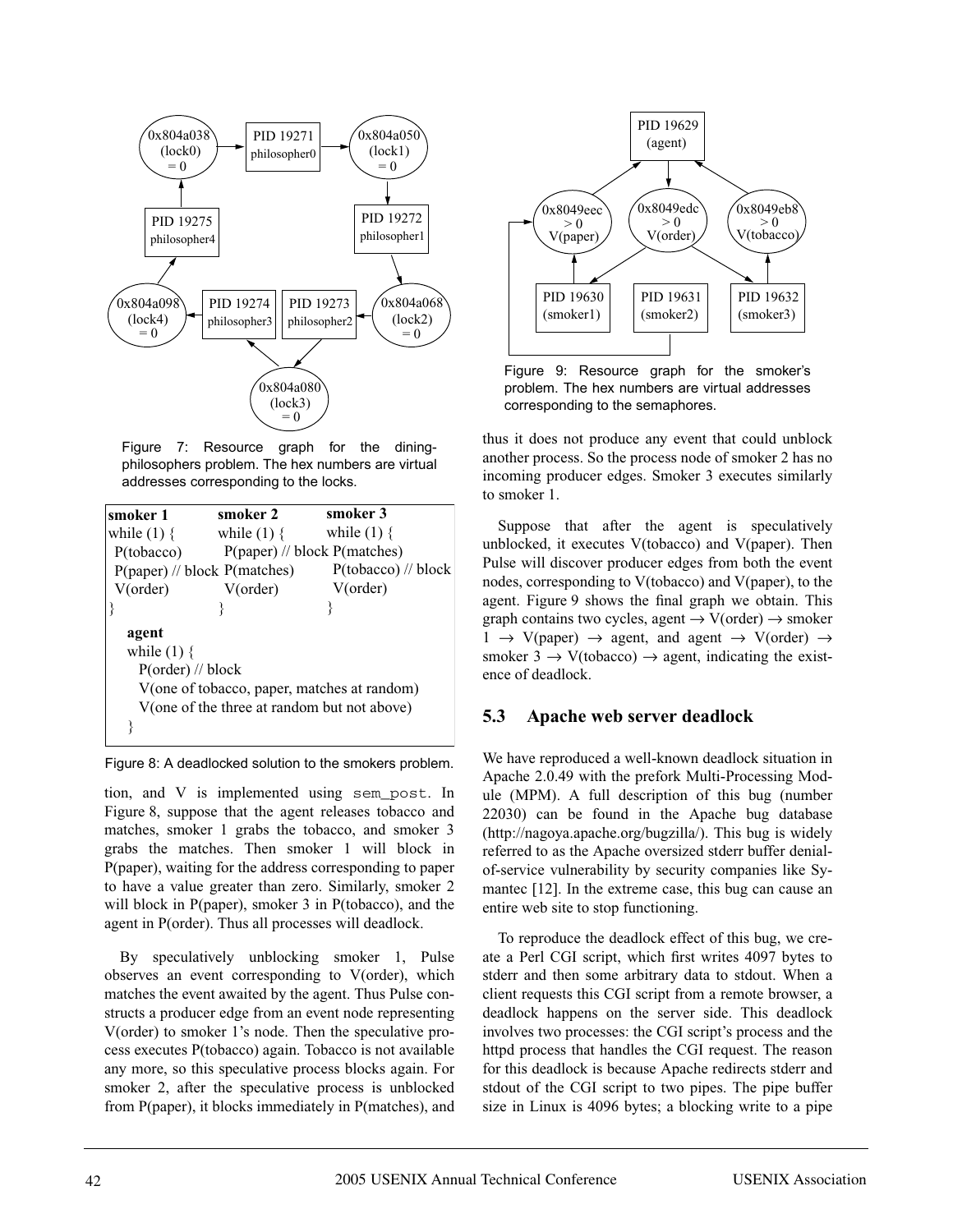

Figure 10: Resource graph for the Apache deadlock. The hex numbers are addresses of the corresponding pipe inode structures. We label the events in words although Pulse encodes them abstractly.

blocks if the write data exceeds 4096 bytes. Thus when the CGI script writes 4097 bytes to stderr, it blocks in the write system call, waiting for the httpd process to read data out of the pipe. Meanwhile, the httpd process is blocked in the poll system call, waiting for the CGI script to write data to the stdout pipe.

No existing techniques can detect this deadlock; with Pulse, we successfully detect it. Figure 10 shows the resource graph constructed by Pulse. This graph contains a cycle, indicating the existence of deadlock. It is worth noting that Apache has a timeout mechanism that allows it to fail the CGI request after about five minutes, thus breaking the deadlock. However, Apache provides no debugging information for the deadlock; it even has no idea that a deadlock has occurred. When this deadlock is triggered simultaneously from multiple sites, it can effectively become a denial-of-service attack.

### **5.4 Performance Overhead**

We evaluate three aspects of Pulse's performance overhead: overhead of the modified system calls, overhead of periodic checking, and overhead of deadlock detection using speculative execution.

**System call overhead.** We write a microbenchmark for each of the three blocking system calls we modify. Our goal is to measure the overhead that our modified system calls introduce to correct, non-deadlocked applications. Since the additional code in our modified system calls that counterpart the blocking calls is executed only by speculative processes, we do not measure the overhead of these counterpart calls.

Our microbenchmark for the futex system call repeatedly invokes futex for a total of one million times. The arguments passed to futex are chosen such that the microbenchmark executes the new code we add, but it does not block (thus allowing the microbenchmark to repeatedly invoke the system call). We run the

microbenchmark using the modified and unmodified futex call, and compare the average time taken per call. We run similar microbenchmarks for write and poll. Compared to the unmodified versions, the slowdowns of our modified system calls are: 0.2% for futex, 0.9% for write, and 1% for poll. These slowdowns are small, and most importantly, they occur mostly when a process is about to block.

**Periodic checking overhead.** We evaluate the performance overhead that Pulse introduces to correct, nondeadlocked applications. This overhead comes from Pulse's periodic activities of transitioning from nap to monitor mode and checking if it needs to enter the detection mode. For correct applications, Pulse does not enter the detection mode—after the periodic checking, it returns back to the nap mode. Our experiments show that, for a system with 100 threads, Pulse takes 0.29 seconds to transition from nap to monitor mode, scan all the threads to determine if it needs to enter the detection mode, and finally transition back to the nap mode. This time stays almost constant as we create more threads in the system, and only increases to 0.32 seconds when the system has a total of 2000 threads.

To measure how much performance overhead Pulse introduces to normal applications over time, we run Apache Bench from a remote machine to stress test our server running Apache 2.0.49. We set Apache Bench to perform a total of five million HTTP requests and send 1000 simultaneous requests at any time (thus keeping the server busy). The entire test takes about 30 minutes to complete. During this period, without Pulse running, Apache Bench obtains throughput of 2689 requests per second. We then run Pulse in the background, and set it to periodically transition from nap to monitor mode every one minute. Apache Bench now obtains throughput of 2684 requests per second, which is almost the same as the throughput obtained without Pulse running. These results show that Pulse has negligible impact on the performance of applications that do not deadlock.

**Deadlock detection overhead.** We measure the time Pulse takes to detect a deadlock, which is the duration from the time Pulse enters the detection mode to the time it finishes the detection and prints out the results. We obtain the following results: it takes Pulse 2.1 seconds to detect the deadlock in the dining-philosophers problem, 1.7 seconds in the smokers problem, and 1.5 seconds in the Apache web server. We also run these three benchmarks together such that they all deadlock at the same time. We see that Pulse can construct a general resource graph that has three subgraphs, each corresponding to one of the deadlock scenarios, and the entire detection only takes three seconds.